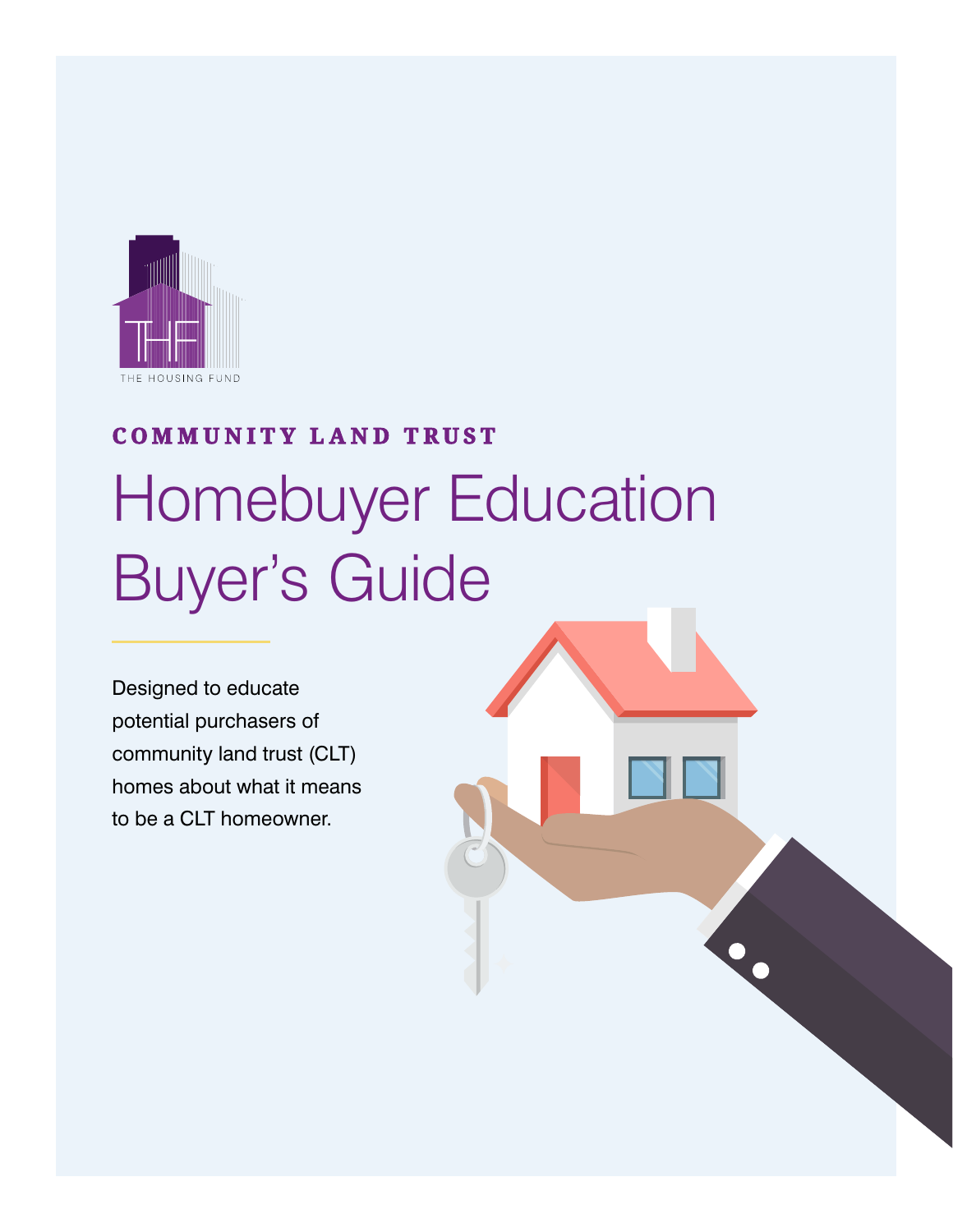The Housing Fund, Inc was established in 1996 as a private, 501(c)(3) organization to finance affordable housing and neighborhood revitalization projects throughout Middle Tennessee.

### **Our Mission INTRODUCTION What is a Community Land Trust**

The Housing Fund provides resources and creative leadership to help individuals and communities create and maintain affordable and healthy places in which low and moderate income people live.

#### **SECTION 1**

## **The Keys to Home Ownership**

- What is a Title?
- How Does the Mortgage Work?
- Estates: Fee Simple and Leasehold Explained
- What Type of Estate Do I Have?
- Quiz 1

#### **SECTION 2**

## **Setting the Ground Rules Understanding Your Ground Lease**

- Ground Lease Fees
- Missing a Payment
- Property Maintenance
- Property Taxes
- **Refinancing**
- Selling Your Home
- Default and Foreclosure
- **Inheritance**
- Review of Key Concepts
- Quiz 2

#### **SECTION 3**

## **It's All Mine – Now What?**

- Home Maintenance
- Home Improvements
- Utilities, Cable and Everything Else
- End of Module Exam



Everyone deserves the opportunity to provide a home for their family. Depending on where you live, being able to afford a home can be tough. The cost of land, building materials and even established homes continue to go up. So, what can you do? A community land trust homeownership is an affordable way to own your own home.

There is so much to know and understand when buying a home - legal documents, attorneys, mortgage lenders, and closing are just a few of the terms you start to become familiar with. It can be overwhelming and confusing. This booklet will help explain how community land trusts homeownership works and help put you on the path to true homeownership.

## **Welcome to Community Land Trust Homeownership!**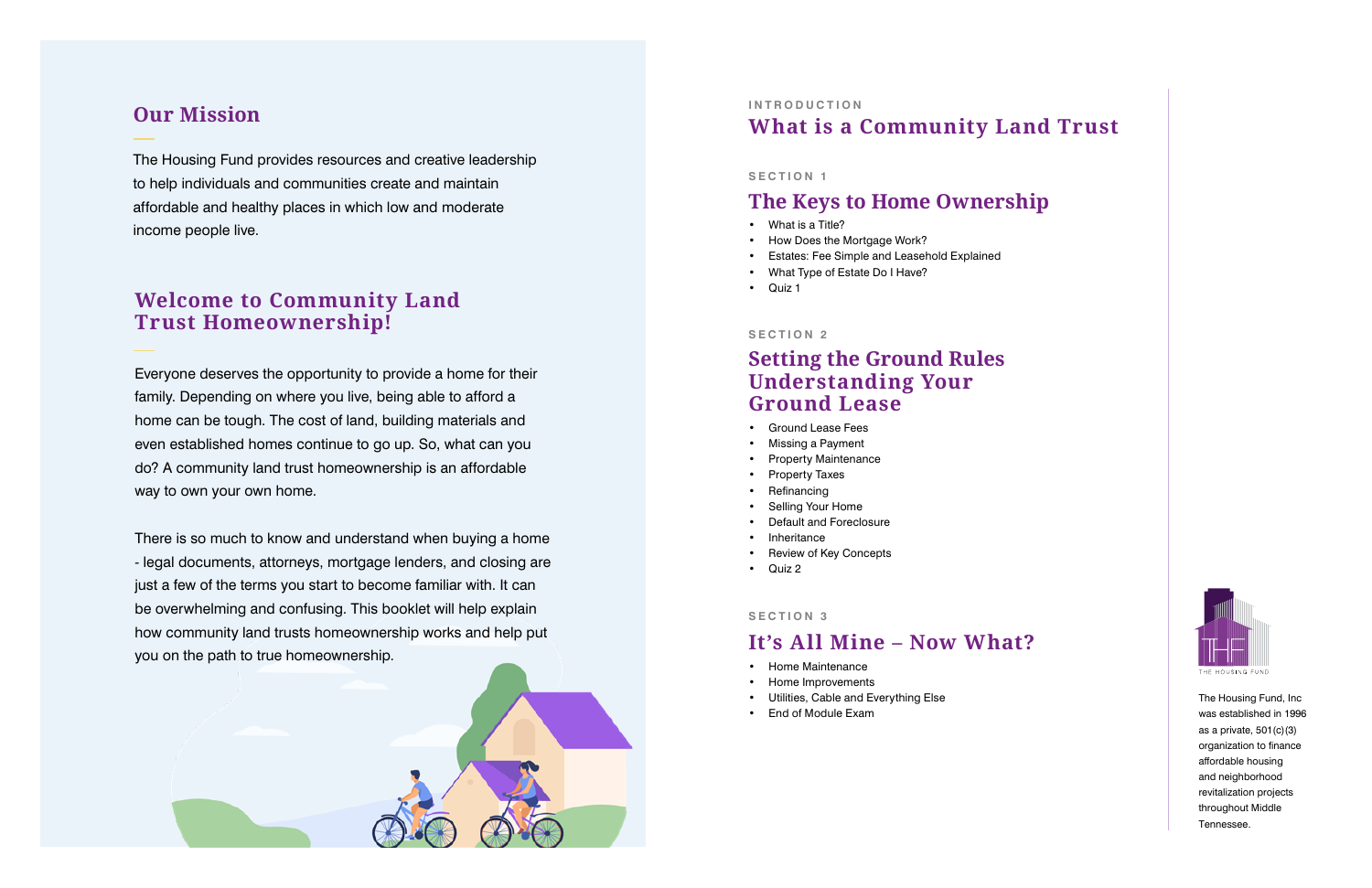With a CLT you become a true homeowner. A CLT can help make the dream of homeownership an affordable one by selling you the home and leasing the land it sits on to you. You buy the home and are responsible for it. You can take pride in knowing the home you're living in belongs to you and your family.

When buying a home from the CLT, it's important to know and fully understand how it works, the legal terms associated with home buying and what you are responsible for as the homeowner.

When you buy a piece of land or a home, you get a title to it. The title gives you these five rights to the property:



**CONTROL** You control who can use the property.

## **What is a Title?**

## **The Keys to Homeownership**

You, with approval from the CLT, can decide who can use the property.



#### **DISPOSITION**



ENJOYMENT You can do anything on the property you find enjoyable, as long as it's legal.



#### **EXCLUSION**

You have the right to sell the property or transfer ownership (either temporarily or permanently).

POSSESSION You own the property, and it is yours to take care of.



Community land trusts (CLT) are non-profit, community-based organizations or programs that offer affordable housing to those who need it. CLT's own land and houses are built on that land. The community land trust leases you the land and sells you the house – making you a homeowner.

The CLT is a program of The Housing Fund. Our goal is to build permanent, affordable housing for lowand moderate-income families in the greater Nashville area.

In partnership with the City of Nashville, The Housing Fund is responsible for the operations, development and stewardship of CLT properties. The program's focus is to serve as the permanent place for a community's land and as the permanent steward for any residential or commercial buildings that are located upon its land.

Long-term stewardship of land and residential or commercial buildings allows for after remediation and redevelopment, preserves affordability, maintains deferred maintenance, and protects against foreclosure.

## **What is The Community Land Trust (CLT)**

LOWER PRICE – You will be able to buy your home for a lower price because you won't be buying the land it sits on, only leasing it. You will be paying for the "improvements" – the legal term for any structure that sits on a piece of a land.

STABILITY – You don't have to worry about rent going up or not having your lease renewed.

EQUITY – Equity is the difference in how much you owe on your home and how much the home is currently worth. So, if or when you decide to sell your home, you will benefit from the increase.

TAX ADVANTAGES – You will receive all the tax advantages of being a homeowner.

CLT STEWARDSHIP – You own the home and will be responsible for it. The CLT is here to help you work through any challenges you may face related to your mortgage or maintaining your property.

REAL ESTATE TAX SAVINGS – You will be responsible for the property taxes for your home and your land.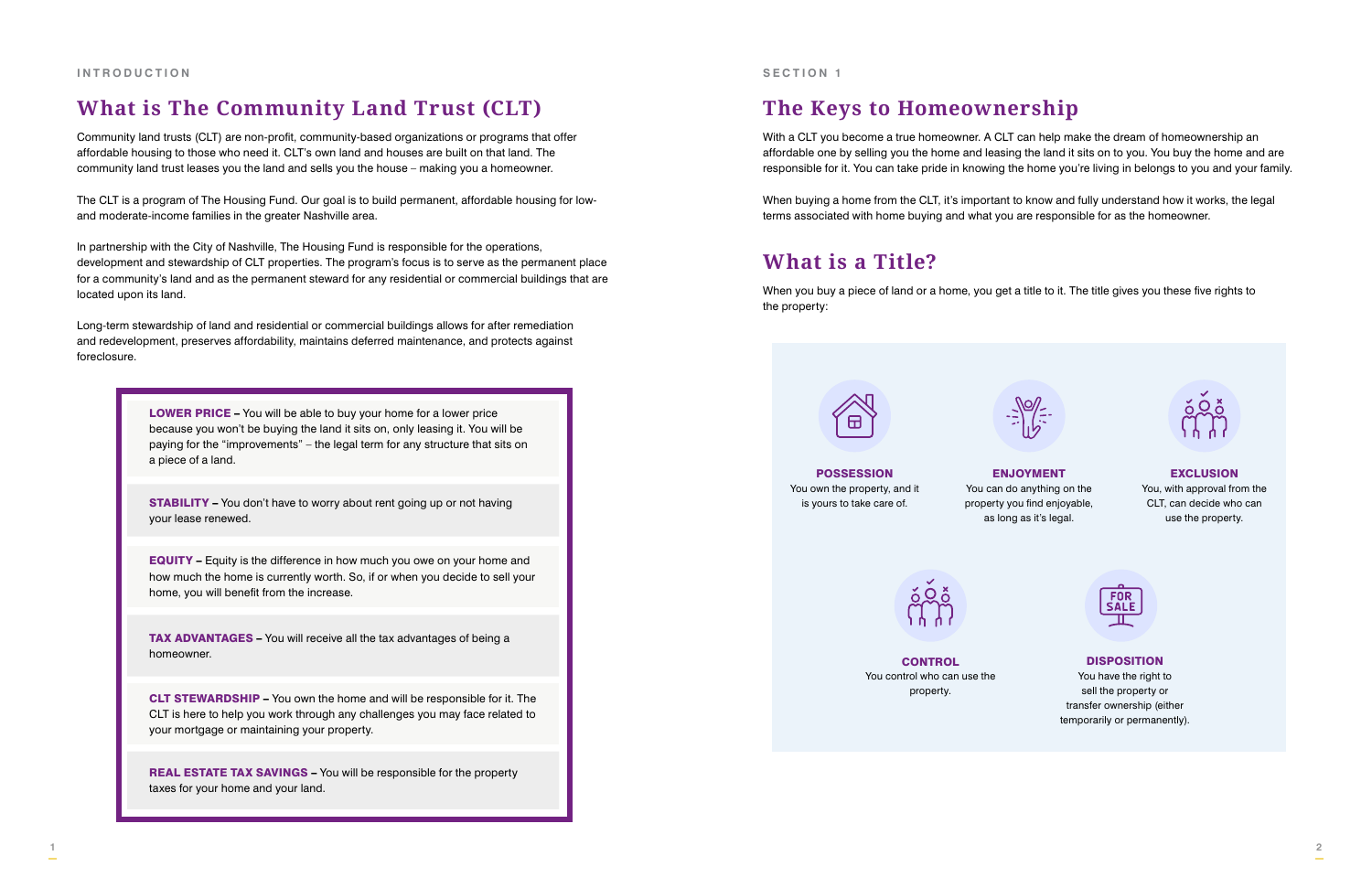When you buy a home and don't have enough cash to pay for it – you must borrow money from a bank or lender. You will sign a Deed of Trust, which is an agreement that places a mortgage on your new home. The mortgage becomes the money you must pay back. If a homeowner can't pay the mortgage, the home will be sold and the money from the sale will go to the bank or lender to cover the debt.

So, while you will have the title to your home when you buy it, you must make the monthly mortgage payments on time to keep it. Not paying your ground lease fee, property taxes, homeowner's insurance or homeowner association dues can also threaten your ownership rights.

**COST OF HOUSE DOWN PAYMENT** 

**MORTGAGE** 

We often think of estates as large amounts of property or everything you own in its entirety. But legally, when you buy any piece of property, you own an estate. There are two types of estates to be aware of when considering a CLT Homeownership – Fee Simple and Leasehold.

With a CLT homeownership, you will have both types of estates – you will have a Fee Simple Estate in the house (also known as the 'improvements') and a Leasehold Estate in the land.

# **HOUSE**

#### FEE SIMPLE

Fee Simple is the most common form of real estate ownership. It means that you own the property completely and are free to do whatever you want on or to the property as long as it is legal and falls within any local or community guidelines.

#### LEASEHOLD

Leasehold requires you to sign a lease, which lays out what you can and cannot do on and with the property. Leasehold means you have the right to use the property for a certain amount of time. When that time is up – the rights of the property are returned to the owner.

#### LAND

A **Leasehold Estate** means you will pay a reasonable and relatively low fee every month to the CLT to maintain the lease on the land where your house sits. The CLT keeps ownership of the land and leases it to you for 99 years. You will still have to maintain the land by keeping it mowed, manicured and in good condition.

A **Fee Simple Estate** means you will buy the home and it will belong to you. You will be responsible, like every other homeowner, for making the monthly mortgage payment, paying for any and all repairs, as well as routine upkeep and maintenance to the home.

## **How Does the Mortgage Work? What Type of Estate Do I Have with a CLT Homeownership?**

## **Estates: What is Fee Simple and Leasehold?**



Even though there is a lease on the land, the CLT is not your landlord. A 99 year lease on the land allows you to have legal ownership of it.

When signing a mortgage document – the bank or lender will be called the Mortgagee. That means they are owed money. You will be called the Mortgagor. That means you owe money.

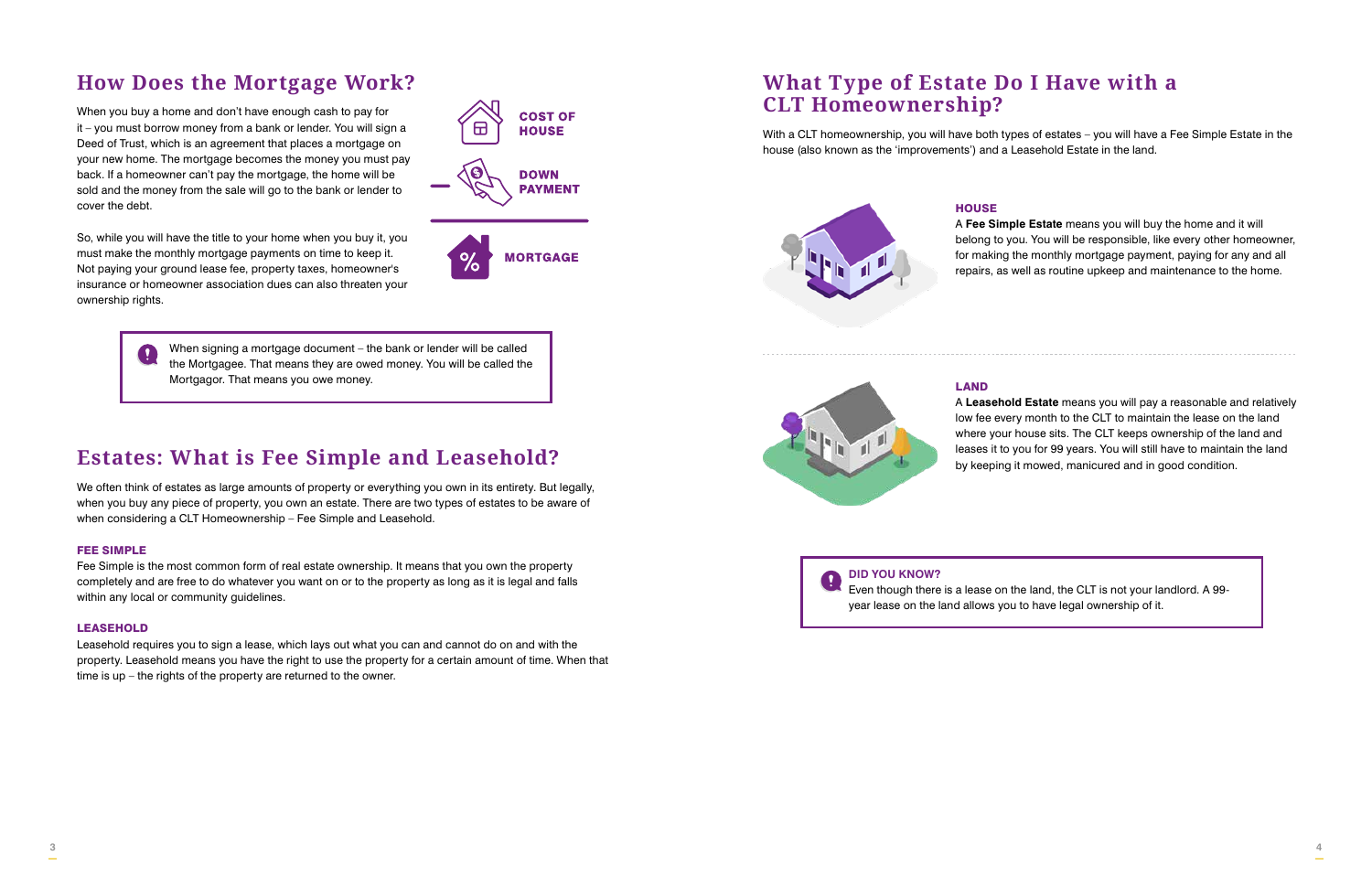#### 1. What is "title" in real estate?

- a. Bundle of rights
- b. The name of the street
- c. Your name listed on the mailbox
- d. None of the above

#### 2. Which of these is part of the "bundle of rights" in title to real estate?

- a. Possession
- b. Disposition
- c. Exclusion
- d. All of the above

#### 3. What is the most common form of ownership?

- a. Fee Simple
- b. Leasehold
- c. Life estate
- d. None of the above

#### 4. What is the legal term for the house and structures built on the land?

- a. Buildings
- b. Improvements
- c. Environment
- d. None of the above

#### 5. What kind of estate(s) does one receive in CLT homeownership?

- a. Fee simple in land and improvements
- b. Fee simple in land and leasehold on improvements
- c. Leasehold on land and fee simple in improvements

## **Section 1 Review Quiz**

As previously mentioned, you own the home and will receive a deed to it but you will lease the land from the CLT. The lease on the land is called a ground lease. You will pay a moderately low monthly fee for the lease of the land. Just like anything else you may lease - the land will be yours to take care of. And just like so many other pieces of property, there will be things you can and cannot do to and with it.

It's important to thoroughly review the ground lease with the CLT or an attorney so you can fully understand the requirements. But this section will help you become familiar with some of the important dos and don'ts involved with the ground lease.

> $\mathbf \Omega$ lease agreement.

Let's start with some of the main requirements of your ground lease:

• Once you purchase your home, it must become your primary residence – which means you have to

- occupy the home for at least nine months of the year.
- The ground lease comes with a term of 99 years.
- You will be responsible for the monthly fee to keep your lease.
- At the end of the 99 years, the lease may be renewed for another 99-year term.

#### GROUND LEASE FEES

Ground lease fees are not expensive. They are kept low intentionally to help make things more affordable. They are a recurring monthly expense for you as the homeowner and are paid to the CLT as long as you own the home.

#### MISSING A PAYMENT

You will be responsible for the payment every month. If you miss a payment or two on your monthly ground lease – you will be contacted by the CLT to discuss the reasons for the lack of payment and determine how to get you back on track.

#### PROPERTY MAINTENANCE

Just like any homeowner, it will be your responsibility to maintain the property. You can't let the yard get overgrown or the land become unkept. You can landscape as long as what you add or take away falls within the ground lease agreement with CLT.

## **Setting the Ground Rules**

#### **SECTION 2**

You will find a complete explanation of the ground lease fees in the ground

**NOTES:**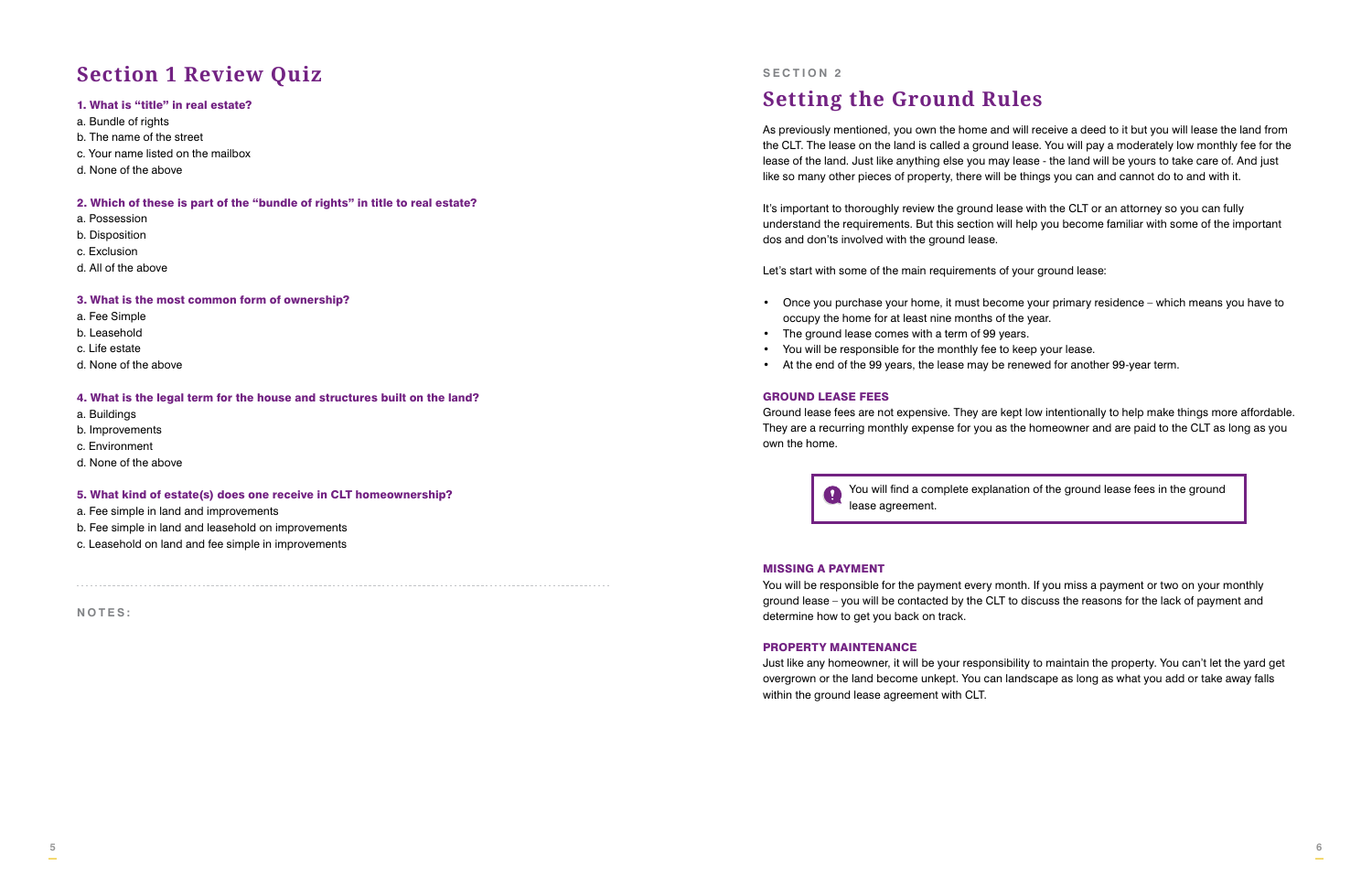#### PROPERTY TAXES

The 99-year ground lease of the land your home sits on gives you the functional equivalent of ownership. So, you will be responsible for paying the property taxes on the land and your home.

Your Property Appraiser determines the taxable value of the land and your home with the following:



A Property Assessor will use the three categories above to determine your yearly property tax amount.

#### SELLING YOUR HOME

Since you own the home, you are able to sell it. But there are requirements under the CLT of what you can sell your home for and to whom.

#### **Things to Know About Resale:**

- The selling price is controlled by the resale formula
- You can only sell your home to another income-eligible buyer

The specific requirements are laid out in Section 10.10 and 10.2 of the ground lease and can be explained in detail by the CLT.

#### REFINANCING

If you want to lower your mortgage or pay for home improvements, you may consider refinancing. The ground lease (Section 8.3) requires you to get permission from the CLT before doing so.

#### DEFAULT

Default happens when you don't use your home as your primary residence or you don't make the required payments on the ground lease to the CLT. If you default, the CLT will have the right to end your ground lease and repossess both the land AND your home at the Purchase Option Price defined in the ground lease. The CLT will also have the right to recover any unpaid fees you may owe on the ground lease.

#### FORECLOSURE

Foreclosure happens when you experience financial trouble and fail to make several mortgage payments on your home. Your lender will begin to take steps to repossess your home to recoup the money. If you cannot make your mortgage payment – contact the CLT right away. The CLT may be able to help you stay in your home and avoid foreclosure. If you are facing a financial hardship preventing you from paying your mortgage, please discuss options with your CLT as soon as possible.

#### INHERITANCE

Because you own the home, it becomes part of your estate when you pass away and can be inherited by:

- Your spouse
- Your child or children
- Someone who has lived in the home with you for at least one year prior to death

Your spouse, children of another household member are considered heirs and may not have to meet the income qualifications required when the home is purchased. Any other heirs of your estate other than those listed above must meet the CLT's income qualifications to inherit your property. Otherwise, the home must be sold to an income-qualified person or family.

It's important to read the full ground lease to fully understand all the provisions and requirements. Your CLT and your attorney can help ensure you understand the terms before you buy your home.

## **Default and Foreclosure**

#### HOME IMPROVEMENTS

Like any homeowner, you can make improvements to your home.

#### IMPROVEMENTS (HOME)

The amount someone who wants to buy the home would pay based on the resale restrictions instead of the market value of your home.



#### LAND

The amount someone who wants to buy the land would pay for a leasehold interest in the land.

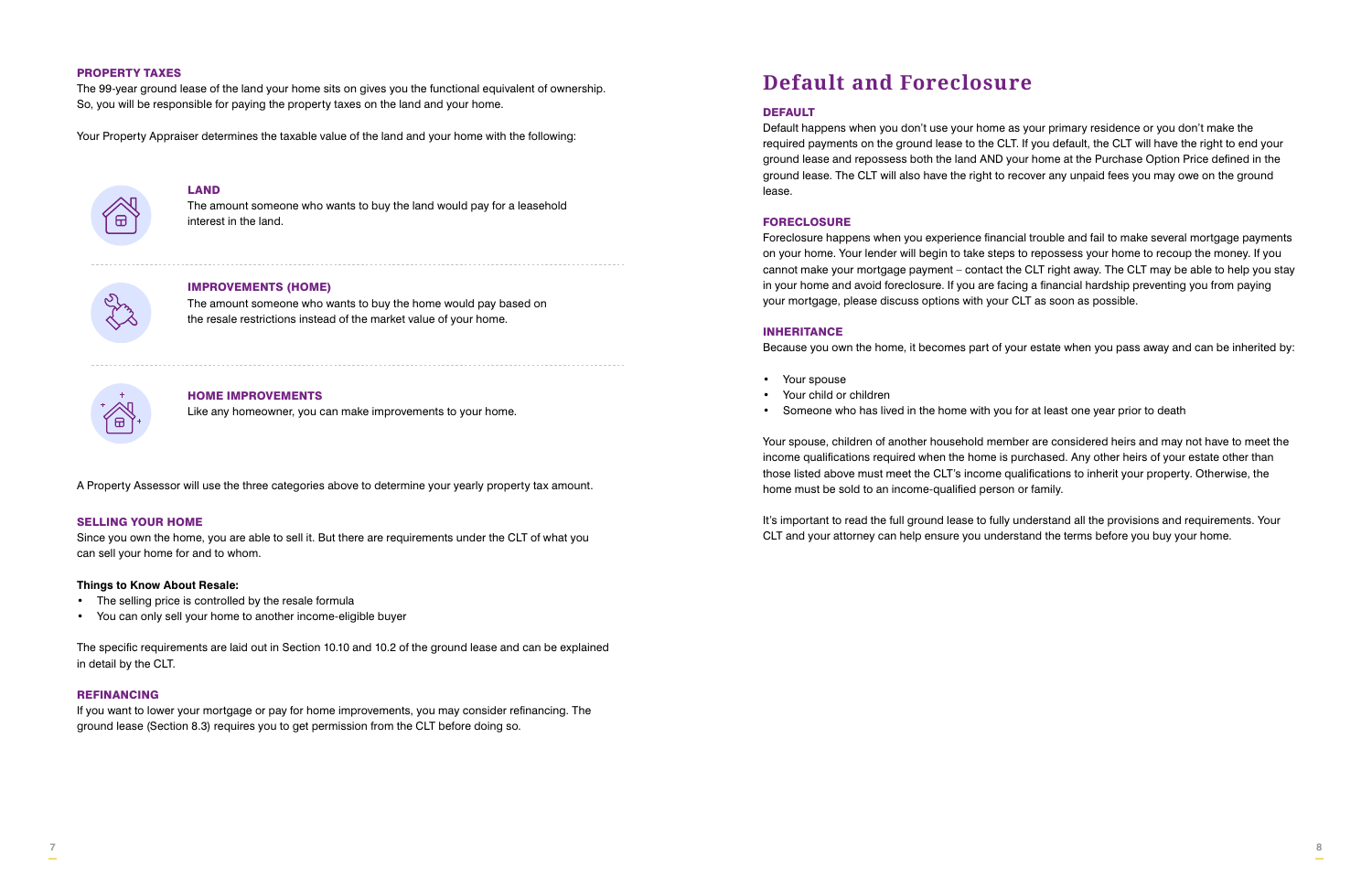## **Section 2 Review Quiz Section 2 Terms**

| 1. You are required to use the CLT home you purchase as your primary residence.                            |                                   |                                           |
|------------------------------------------------------------------------------------------------------------|-----------------------------------|-------------------------------------------|
| a. True                                                                                                    |                                   |                                           |
| b. False                                                                                                   | <b>BUNDLE OF</b><br><b>RIGHTS</b> | Rights received wh<br>control, enjoyment, |
| 2. You can sell your home to any buyer who can qualify for a mortgage.                                     |                                   |                                           |
| a. True                                                                                                    |                                   |                                           |
| b. False                                                                                                   | <b>IMPROVEMENT</b>                | The home and othe                         |
| 3. The CLT may be able to help you avoid foreclosure by curing default of your mortgage on<br>your behalf. |                                   | The most common                           |
| a. True                                                                                                    | <b>FEE SIMPLE</b>                 | conveyed from the                         |
| b. False                                                                                                   |                                   | encumbered, and/c                         |
| 4. Your cousin, who does not live with you, can inherit and take possession of your house,                 |                                   |                                           |
| even though he does not income-qualify.                                                                    | <b>LEASEHOLD</b>                  | The right to use the                      |
| a. True                                                                                                    |                                   | that right returns to                     |
| b. False                                                                                                   |                                   |                                           |
| 5. As the homeowner, you are responsible for paying the property taxes on both your home                   | <b>MORTGAGE</b>                   | A legal document v                        |
| and land.                                                                                                  |                                   |                                           |
| a. True                                                                                                    |                                   |                                           |
| b. False                                                                                                   | <b>MORTGAGOR</b>                  | The homeowner in                          |
|                                                                                                            |                                   |                                           |
| NOTES:                                                                                                     | <b>MORTGAGEE</b>                  | The lender in a mor                       |
|                                                                                                            |                                   |                                           |
|                                                                                                            | <b>TITLE</b>                      | The legal term for c                      |

en one receives title. These include possession, , exclusion, and disposition

er structures built on land

n and most complete form of real estate ownership seller to the purchaser. It can also be inherited, or legally limited

e property for a certain amount of time, after which the owner of the land (the CLT)

which "secures" the loan on a home purchase

a mortgage document

rtgage document

The legal term for ownership and its bundle of rights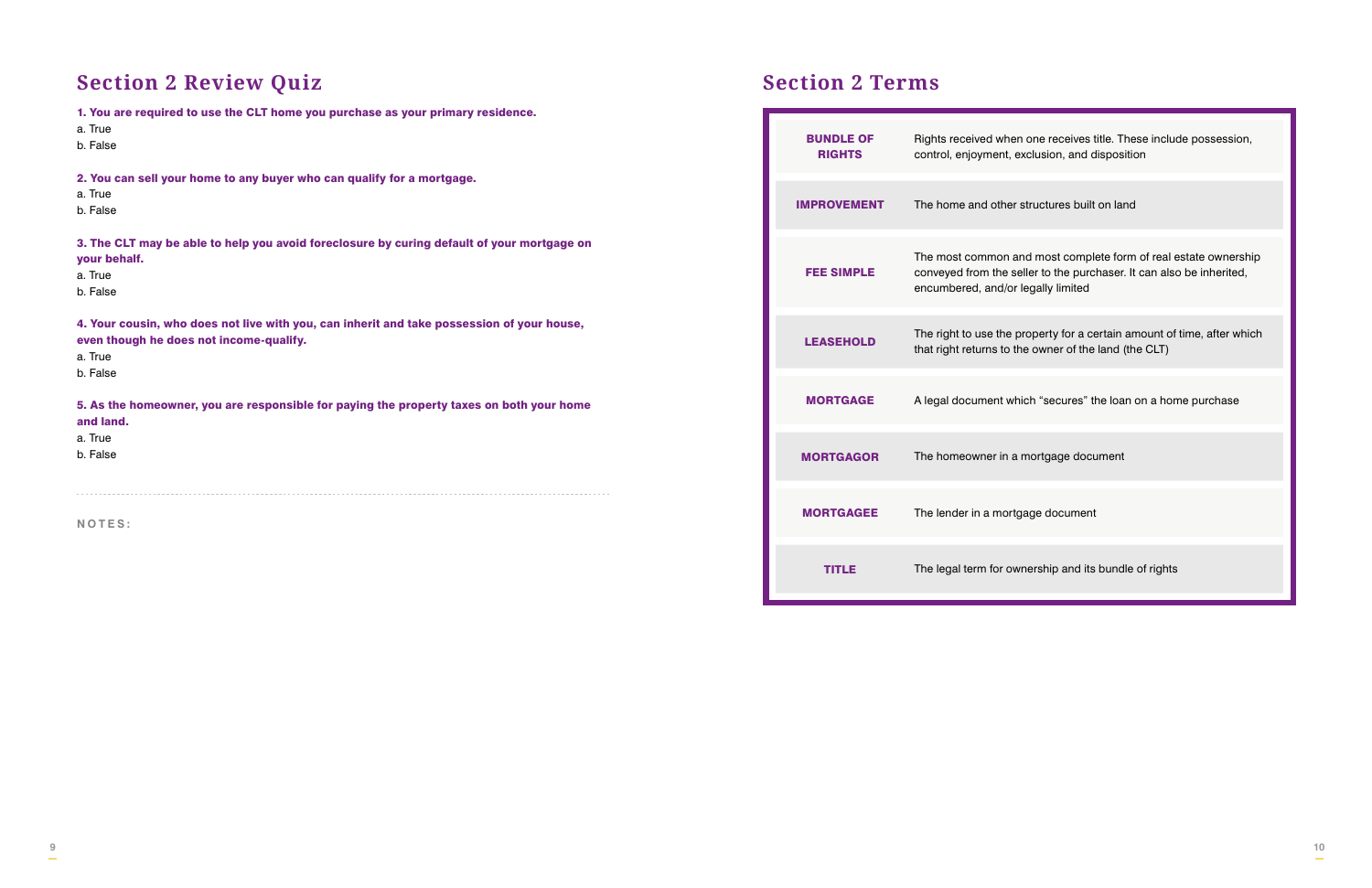#### HOME MAINTENANCE

The home is yours and so is the maintenance that comes with it. If things like shingles or walls need to be replaced because of Mother Nature or just general wear and tear, it will be up to you as the homeowner to take care of those things.

Routine maintenance around the home and the property are also your responsibility. Having things like appliances or heat and air units routinely serviced will be up to you. If you have any questions about what your maintenance responsibilities are as a homeowner, be sure and discuss this with the CLT when purchasing your home. You may also visit https://thehousingfund.org/home-maintenance-guide/ for tips and ways to keep your home well-maintained. This website should answer any questions you may have.

#### HOME IMPROVEMENTS

Like any homeowner, you may decide to remodel or upgrade areas of your home. You will be responsible for paying for any upgrades you make – like new cabinetry, counter tops, flooring, room remodels or additions like a patio or deck. All upgrades or improvements must be completed in a lawful and professional manner and follow state, county, local and CLT guidelines.

Any improvements that do not fall within the CLT guidelines – like adding on to the house - will require permission from the CLT. Before you buy the home, make sure you talk to the CLT to understand what kind of improvements are allowed and what type of credit you will receive for home improvements if/when you decide to sell the home.

#### UTILITIES, CABLE AND EVERYTHING ELSE

You own the home so you will be responsible for anything that needs to be hooked up, installed or run to the existing home, as well as any monthly fees associated with those services.

#### THE CLT IS HERE FOR YOU

Once the papers are signed and the home is yours, the CLT will still be available to help answer any questions you may have. Don't hesitate to reach out to us. We would rather you ask the question, than end up in an unwanted position later. Consider us your partner in helping you to own your own home. This model of affordable homeownership can put you on the path to traditional homeownership – helping you ensure your family is taken care of from now on.

# **It's All Mine – Now What? CLT Responsibilities VS Homeowner Responsibilities**

#### **SECTION 3**

|                                                                              | <b>HOMEOWNER</b><br><b>RESPONSIBILITY</b> | <b>CLT</b><br><b>RESPONSIBILITY</b> |  |
|------------------------------------------------------------------------------|-------------------------------------------|-------------------------------------|--|
| <b>PROPERTY</b><br><b>TAXES</b>                                              | $\blacktriangledown$                      | ×                                   |  |
| <b>GROUND</b><br><b>LEASE FEE</b>                                            |                                           | ×                                   |  |
| <b>HOME</b><br><b>AINTENANCE</b>                                             | $\blacktriangledown$                      | ×                                   |  |
| LAND<br><b>AINTENANCE</b>                                                    | $\blacktriangledown$                      | ×                                   |  |
| RECLOSURE                                                                    | ×                                         | $\blacktriangledown$                |  |
| <b>DEFAULT</b><br><b>ON LOAN</b>                                             | ×                                         | $\blacktriangledown$                |  |
| <b>EFINANCING</b>                                                            | $\blacktriangledown$                      | ×                                   |  |
| <b>HOME</b><br><b>PROVEMENTS</b>                                             | $\blacktriangledown$                      | ×                                   |  |
| <b>IHERITANCE</b>                                                            |                                           | I                                   |  |
| $\binom{10}{1}$ For matters that require the CLT, please call (615) 780-7000 |                                           |                                     |  |

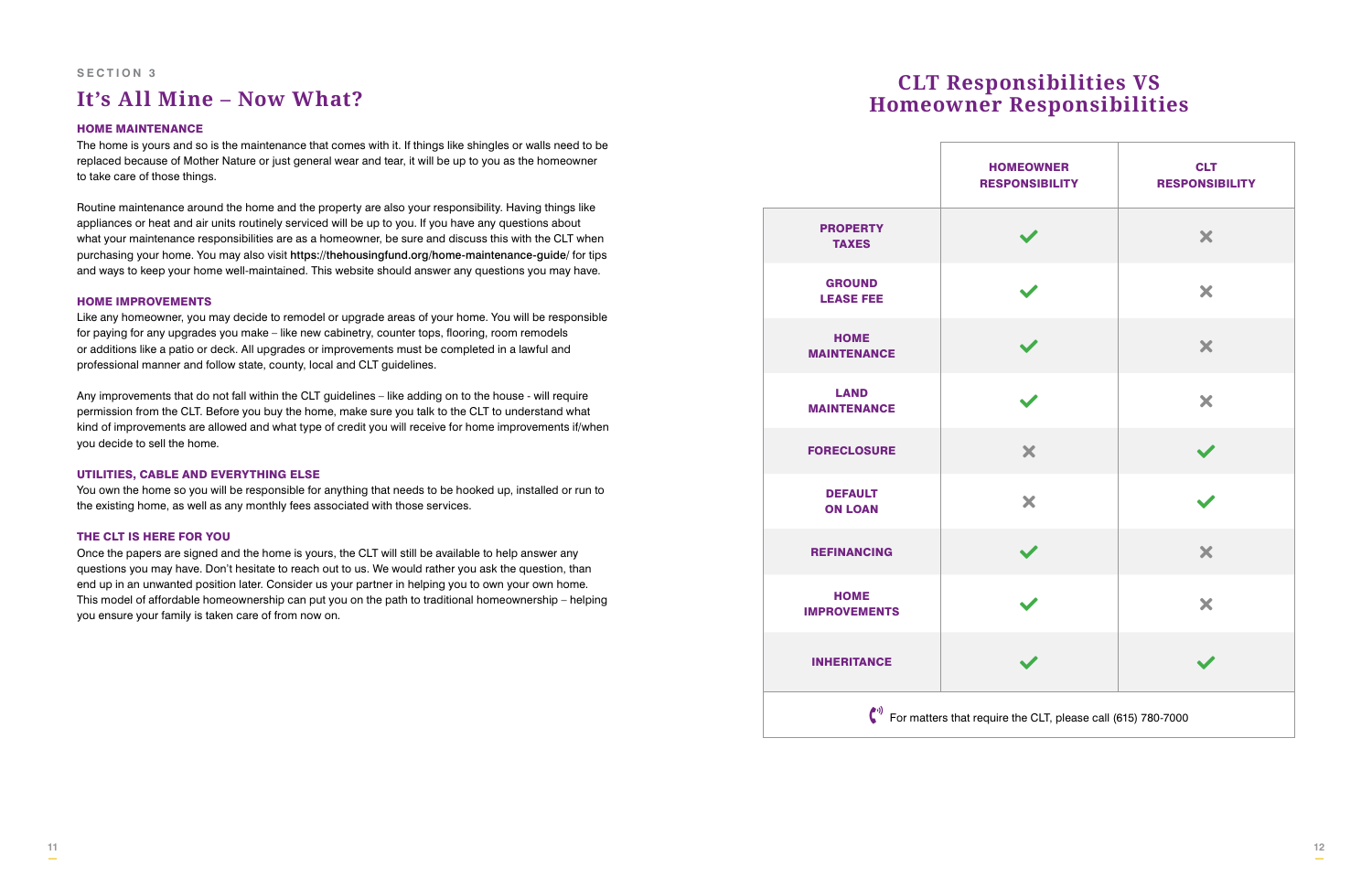#### 1. Rights received when one receives title. These include possession, control,

#### enjoyment, exclusion, and disposition?

- a. Bundle of rights
- b. Your name on the front door
- c. The name of the property
- d. None of the above

#### 2. You are required to use the home you purchase as your primary residence.

- a. True
- b. False

#### 3. What is the term of your ground lease?

- a. Forever
- b. 100 years
- c. 99 years
- d. As long as you want

#### 4. What kind of estate(s) does one receive in CLT homeownership?

- a. Fee simple in land and improvements
- b. Fee simple in land and leasehold on improvements
- c. Leasehold on land and fee simple in improvements
- d. Leasehold on land and improvements

#### 5. Who pays taxes on the land?

- a. You, the Homeowner
- b. The CLT
- c. The Homeowner and CLT split the bill
- d. There are no taxes on the land

#### 6. The CLT may be able to help you avoid foreclosure.

- a. True
- b. False

#### 7. In a mortgage document, the lender is referred to as the…

- a. Mortgagee
- b. Mortgagor
- c. Lender
- d. Financier

8. Your nephew, who does not live with you, can inherit and take possession of your house, even though he does not income-qualify.

a. True

b. False

#### 9. In a mortgage document, you the homeowner are referred to as the…

- a. Borrower
- b. Mortgagee
- c. Mortgagor
- d. Recipient

#### 10. What is the most common form of ownership?

- a. Fee simple
- b. Leasehold
- c. Life estate
- d. None of the above

#### 11. You can sell your home to any buyer that can qualify for a mortgage. a. True

b. False

#### 12. Since the CLT owns the land, the CLT functions like a landlord.

- a. True
- b. False

#### 13. Which of these is part of the bundle of rights in title to real estate?

- a. Possession
- b. Disposition
- c. Exclusion
- d. All of the above

#### 14. As a CLT homeowner, you are responsible for maintaining both your home and land.

- a. True
- b. False

#### 15. If you want to make a major renovation to your home. What should you do?

- a. Proceed it's your house!
- b. Contact the CLT to make sure your plans are allowable by the ground lease
- c. Wait until the ground lease ends
- d. None of the above

## **End of Module Exam**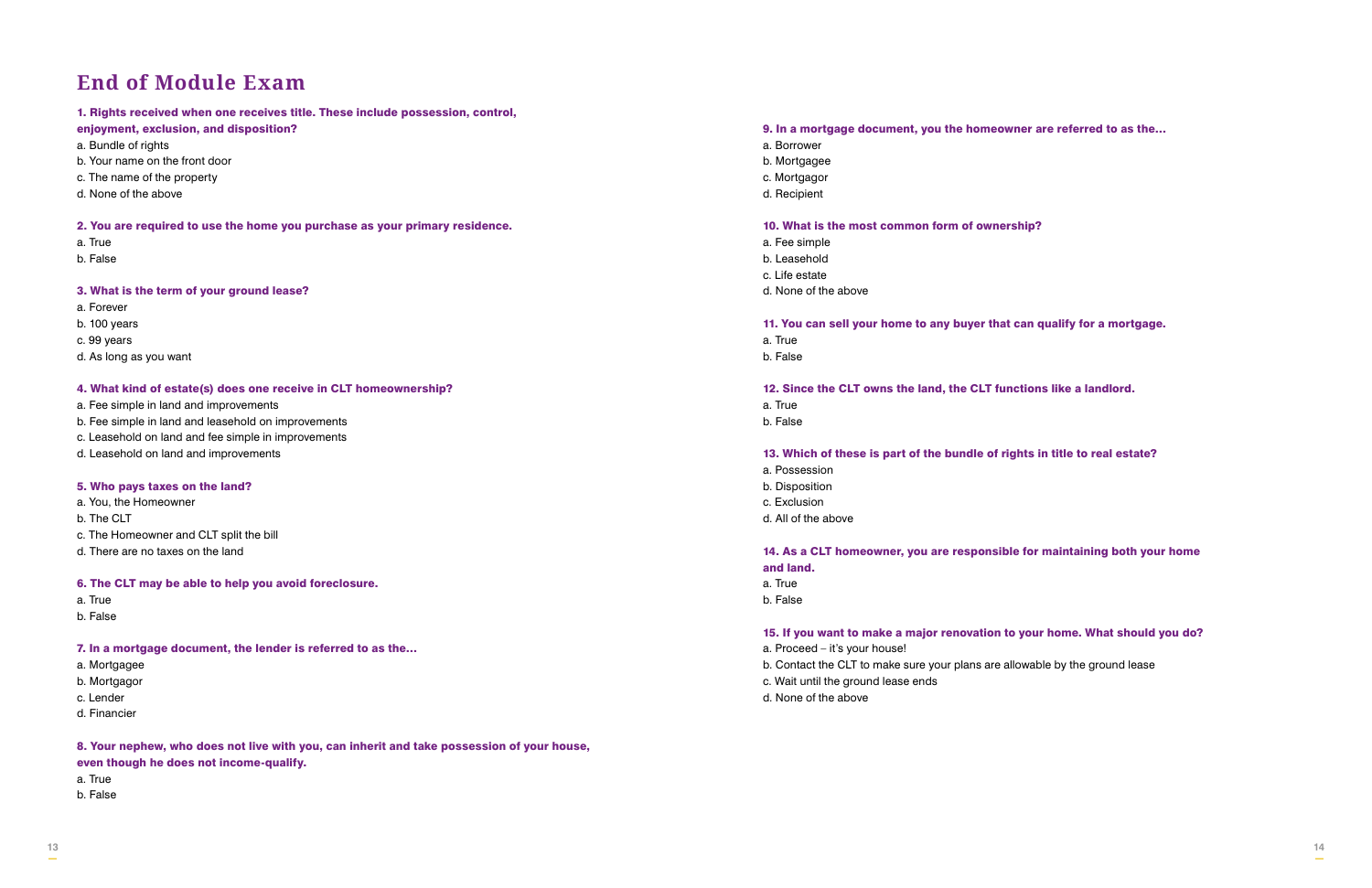**NOTES:**